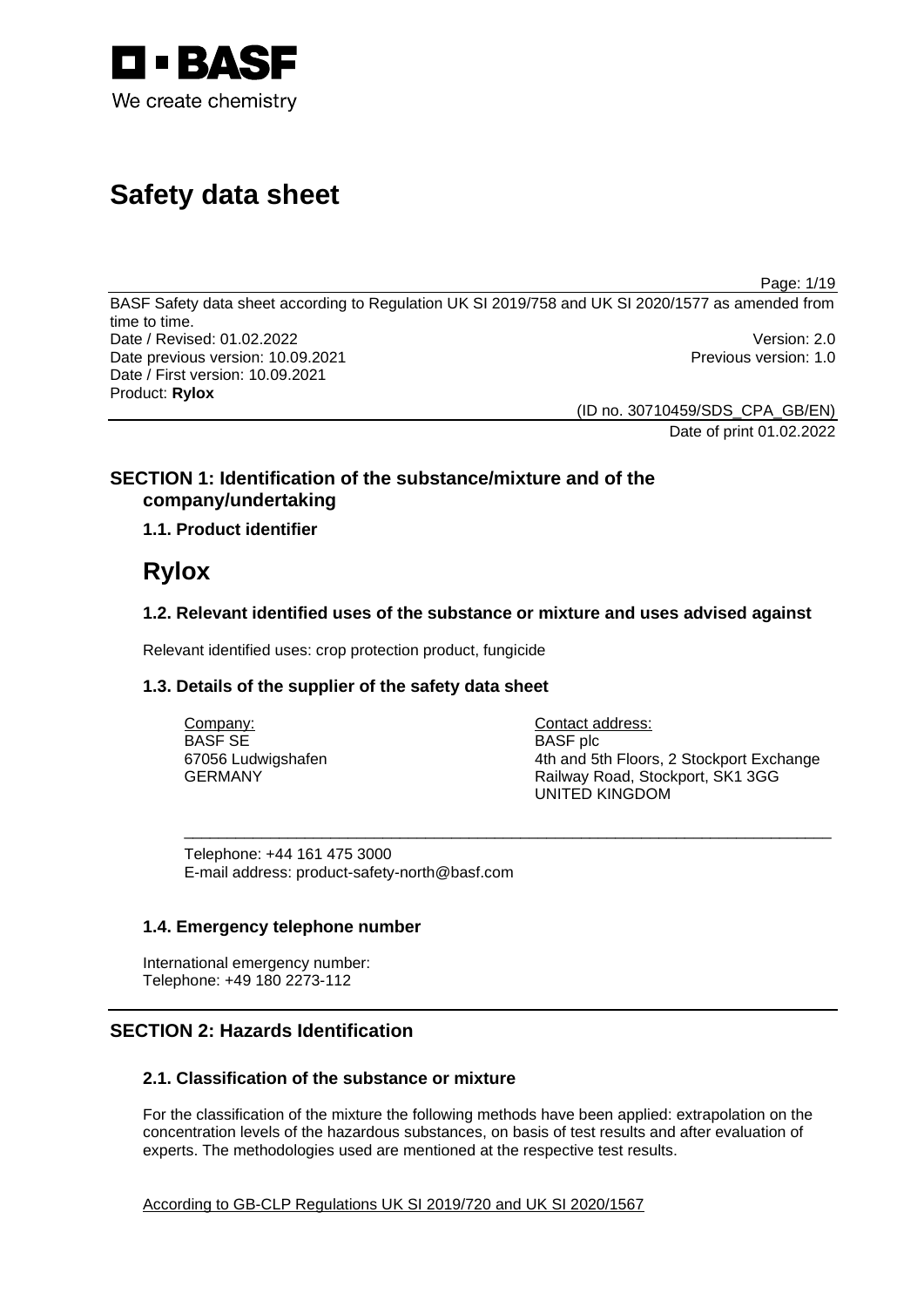BASF Safety data sheet according to Regulation UK SI 2019/758 and UK SI 2020/1577 as amended from time to time. Date / Revised: 01.02.2022 Version: 2.0 Date previous version: 10.09.2021 **Previous version: 1.0** Date / First version: 10.09.2021 Product: **Rylox** 

> (ID no. 30710459/SDS\_CPA\_GB/EN) Date of print 01.02.2022

Acute Tox. 4 (oral) H302 Harmful if swallowed. Skin Corr./Irrit. 2 H315 Causes skin irritation.<br>Skin Sens. 1 H317 May cause an allergic Skin Sens. 1 **H317 May cause an allergic skin reaction.**<br>Eve Dam./Irrit. 1 **H318 Causes serious eve damage.** H318 Causes serious eye damage. Acute Tox. 4 (Inhalation - mist) H332 Harmful if inhaled.<br>STOT SE 3 H335 May cause respira STOT SE 3 H335 May cause respiratory irritation.<br>Aquatic Chronic 1 H410 Very toxic to aquatic life with lon H410 Very toxic to aquatic life with long lasting effects.

For the classifications not written out in full in this section the full text can be found in section 16.

## **2.2. Label elements**

Globally Harmonized System (GHS) in accordance with UK regulations.

Pictogram:

Signal Word: Danger

| <b>Hazard Statement:</b>               |                                                                        |
|----------------------------------------|------------------------------------------------------------------------|
| H <sub>302</sub>                       | Harmful if swallowed.                                                  |
| H <sub>3</sub> 15                      | Causes skin irritation.                                                |
| H317                                   | May cause an allergic skin reaction.                                   |
| H318                                   | Causes serious eye damage.                                             |
| H332                                   | Harmful if inhaled.                                                    |
| H <sub>335</sub>                       | May cause respiratory irritation.                                      |
| H410                                   | Very toxic to aquatic life with long lasting effects.                  |
| <b>Precautionary Statement:</b>        |                                                                        |
| P <sub>101</sub>                       | If medical advice is needed, have product container or label at hand.  |
| P <sub>102</sub>                       | Keep out of reach of children.                                         |
| P <sub>103</sub>                       | Read carefully and follow all instructions.                            |
| Precautionary Statements (Prevention): |                                                                        |
| P261                                   | Avoid breathing mist/vapours/spray.                                    |
| P <sub>264</sub>                       | Wash contaminated body parts thoroughly after handling.                |
| P <sub>270</sub>                       | Do not eat, drink or smoke when using this product.                    |
| P <sub>271</sub>                       | Use only outdoors or in a well-ventilated area.                        |
| P <sub>272</sub>                       | Contaminated work clothing should not be allowed out of the workplace. |
| P273                                   | Avoid release to the environment.                                      |
| P <sub>280</sub>                       | Wear protective gloves and eye protection/face protection              |

Precautionary Statements (Response):

Page: 2/19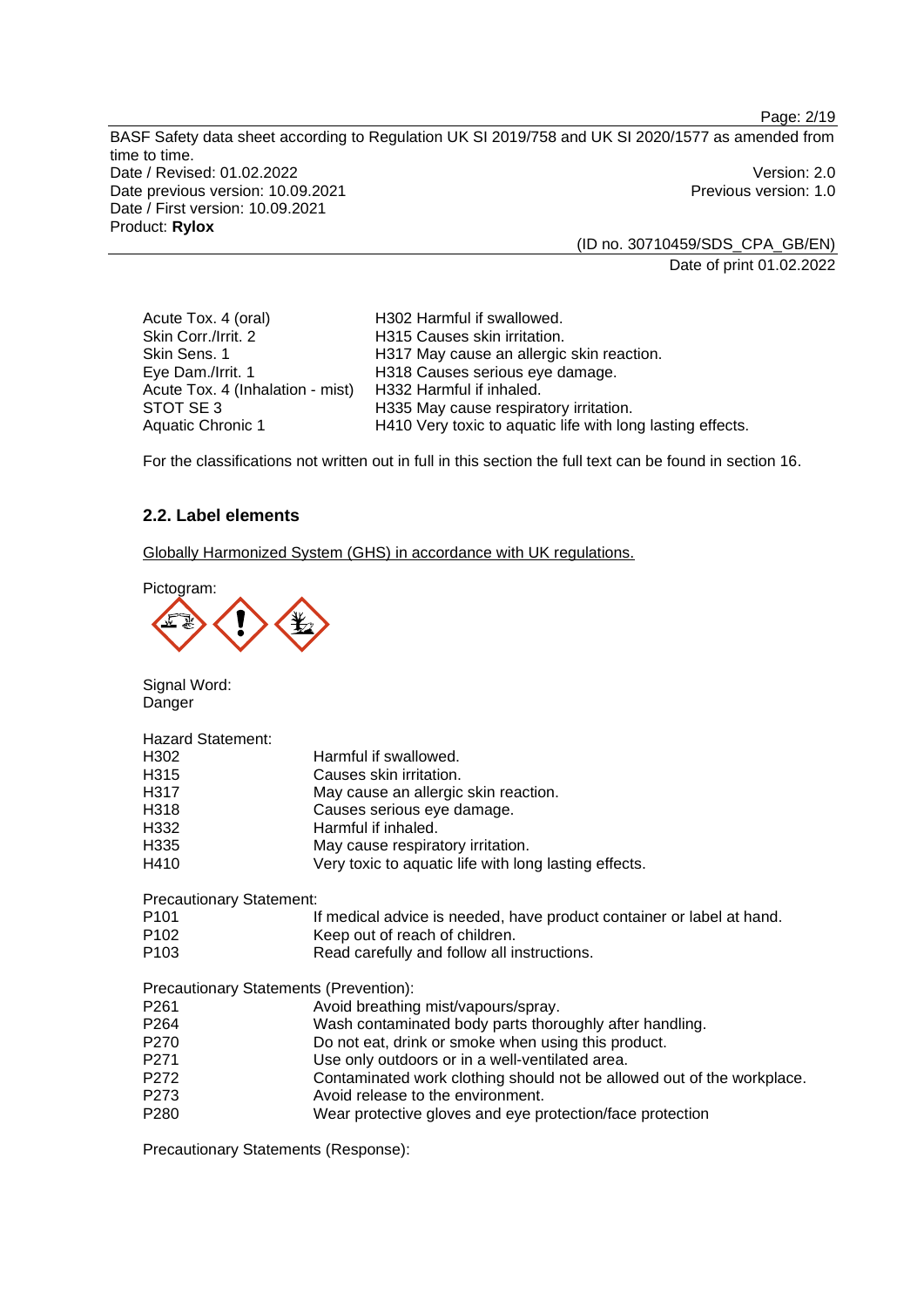BASF Safety data sheet according to Regulation UK SI 2019/758 and UK SI 2020/1577 as amended from time to time. Date / Revised: 01.02.2022 Version: 2.0 Date previous version: 10.09.2021 **Previous version: 1.0** Previous version: 1.0 Date / First version: 10.09.2021 Product: **Rylox** 

(ID no. 30710459/SDS\_CPA\_GB/EN) Date of print 01.02.2022

Page: 3/19

| $P301 + P312$                        | IF SWALLOWED: Call a POISON CENTER or doctor/physician if you<br>feel unwell.                                                                                                               |
|--------------------------------------|---------------------------------------------------------------------------------------------------------------------------------------------------------------------------------------------|
| $P308 + P311$<br>P330                | IF exposed or concerned: Call a POISON CENTER or physician.<br>Rinse mouth                                                                                                                  |
| $P305 + P351 + P338$                 | IF IN EYES: Rinse cautiously with water for several minutes. Remove<br>contact lenses, if present and easy to do. Continue rinsing.                                                         |
| P310                                 | Immediately call a POISON CENTER or physician.                                                                                                                                              |
| P312                                 | Call a POISON CENTER or physician if you feel unwell.                                                                                                                                       |
| $P304 + P340$                        | IF INHALED: Remove person to fresh air and keep comfortable for<br>breathing.                                                                                                               |
| P303 + P352                          | IF ON SKIN (or hair): Wash with plenty of soap and water.                                                                                                                                   |
| P333 + P313                          | If skin irritation or rash occurs: Get medical attention.                                                                                                                                   |
| $P362 + P364$                        | Take off contaminated clothing and wash it before reuse.                                                                                                                                    |
| P391                                 | Collect spillage.                                                                                                                                                                           |
| Precautionary Statements (Storage):  |                                                                                                                                                                                             |
| P403 + P233                          | Store in a well-ventilated place. Keep container tightly closed.                                                                                                                            |
| P405                                 | Store locked up.                                                                                                                                                                            |
| Precautionary Statements (Disposal): |                                                                                                                                                                                             |
| P <sub>501</sub>                     | Dispose of contents/container to a licensed hazardous-waste disposal<br>contractor or collection site except for empty clean containers which can<br>be disposed of as non-hazardous waste. |

Labeling of special preparations (GHS): May produce an allergic reaction.

According to GB-CLP Regulations UK SI 2019/720 and UK SI 2020/1567

Hazard determining component(s) for labelling: 1H-1,2,4-Triazole-1-ethanol, α-[4-(4-chlorophenoxy)- 2-(trifluoromethyl)phenyl]-α-methyl-, pyraclostrobin (ISO); methyl N-{2-[1-(4-chlorophenyl)-1Hpyrazol-3-yloxymethyl]phenyl}(N-methoxy)carbamate, N,N-Dimethyldecan-1-amide

# **2.3. Other hazards**

According to GB-CLP Regulations UK SI 2019/720 and UK SI 2020/1567

See section 12 - Results of PBT and vPvB assessment.

If applicable information is provided in this section on other hazards which do not result in classification but which may contribute to the overall hazards of the substance or mixture.

# **SECTION 3: Composition/Information on Ingredients**

## **3.1. Substances**

Not applicable

## **3.2. Mixtures**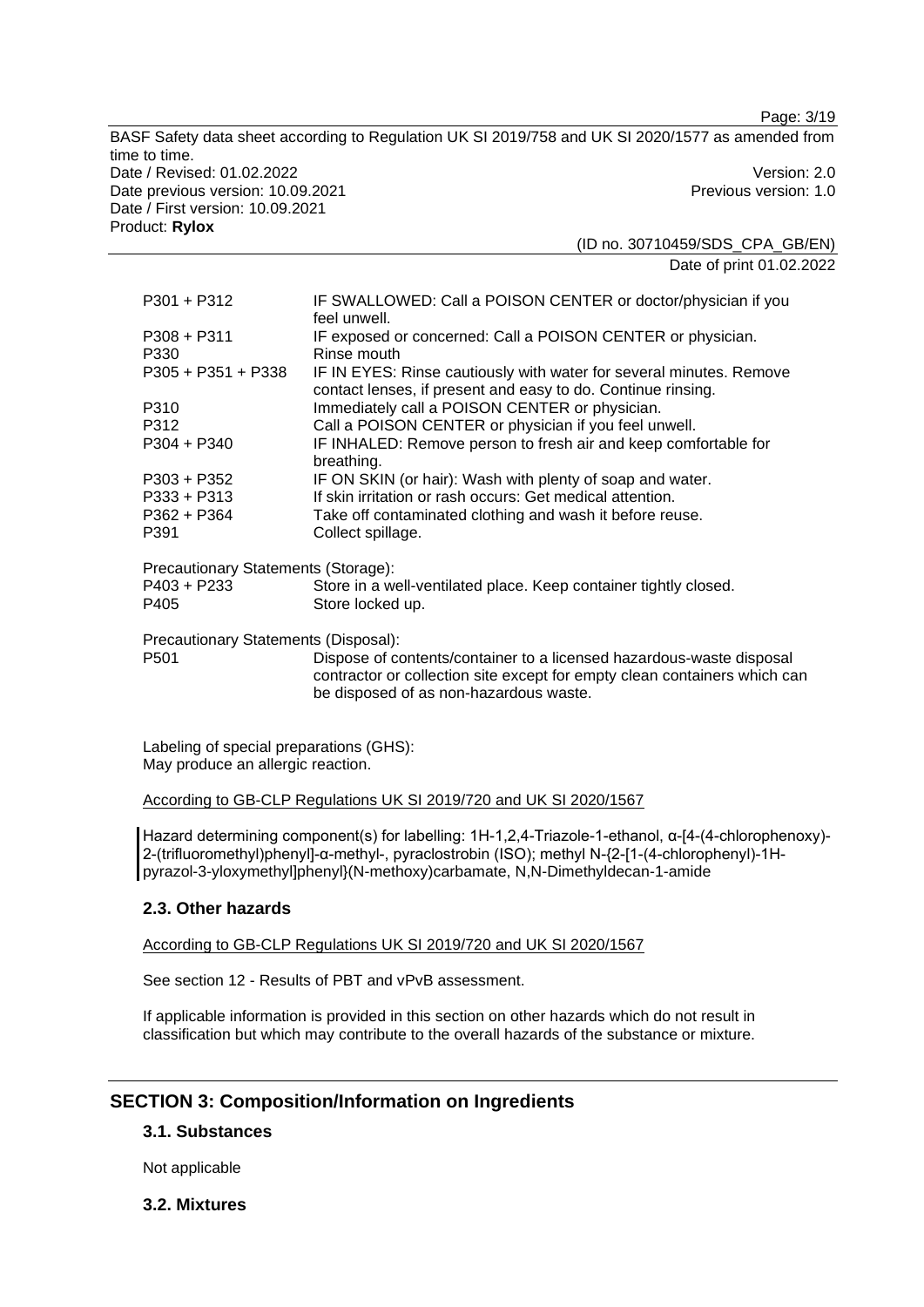Page: 4/19

BASF Safety data sheet according to Regulation UK SI 2019/758 and UK SI 2020/1577 as amended from time to time. Date / Revised: 01.02.2022 Version: 2.0 Date previous version: 10.09.2021 **Date previous version: 1.0** Date / First version: 10.09.2021 Product: **Rylox** 

(ID no. 30710459/SDS\_CPA\_GB/EN) Date of print 01.02.2022

#### Chemical nature

crop protection product, fungicide Hazardous ingredients (GHS) According to GB-CLP Regulations UK SI 2019/720 and UK SI 2020/1567 1H-1,2,4-Triazole-1-ethanol, α-[4-(4-chlorophenoxy)-2-(trifluoromethyl)phenyl]-α-methyl-Content (W/W): 9.79 % CAS Number: 1417782-03-6 Skin Sens. 1 Aquatic Acute 1 Aquatic Chronic 1 M-factor acute: 1 M-factor chronic: 1 H317, H400, H410 pyraclostrobin (ISO); methyl N-{2-[1-(4-chlorophenyl)-1H-pyrazol-3-yloxymethyl]phenyl}(Nmethoxy)carbamate Content (W/W): 9.3 % CAS Number: 175013-18-0 INDEX-Number: 613-272-00-6 Acute Tox. 3 (Inhalation - mist) Skin Corr./Irrit. 2 STOT SE 3 (irr. to respiratory syst.) Aquatic Acute 1 Aquatic Chronic 1 M-factor acute: 100 M-factor chronic: 100 H315, H331, H335, H400, H410 N,N-Dimethyldecan-1-amide Content (W/W): < 35 % CAS Number: 14433-76-2 EC-Number: 238-405-1 REACH registration number: 01- 2119485027-36 Skin Corr./Irrit. 2 Eye Dam./Irrit. 2 STOT SE 3 (irr. to respiratory syst.) Aquatic Chronic 3 H319, H315, H335, H412 Propanoic acid, 2-hydroxy-, 2-ethylhexyl ester, (2S)- Content (W/W):  $< 25\%$ CAS Number: 186817-80-1 REACH registration number: 01- 2119516238-41 Skin Corr./Irrit. 2 Eye Dam./Irrit. 2 Skin Sens. 1B H319, H315, H317 Methyl-Oxirane, Blockpolymer with Oxirane, Monoisotridecyl ether Content (W/W): < 10 % CAS Number: 196823-11-7 Eye Dam./Irrit. 2 H319

Poly(oxy-1,2-ethanediyl), .alpha.-[tris(1-phenylethyl)phenyl]-.omega.-hydroxy-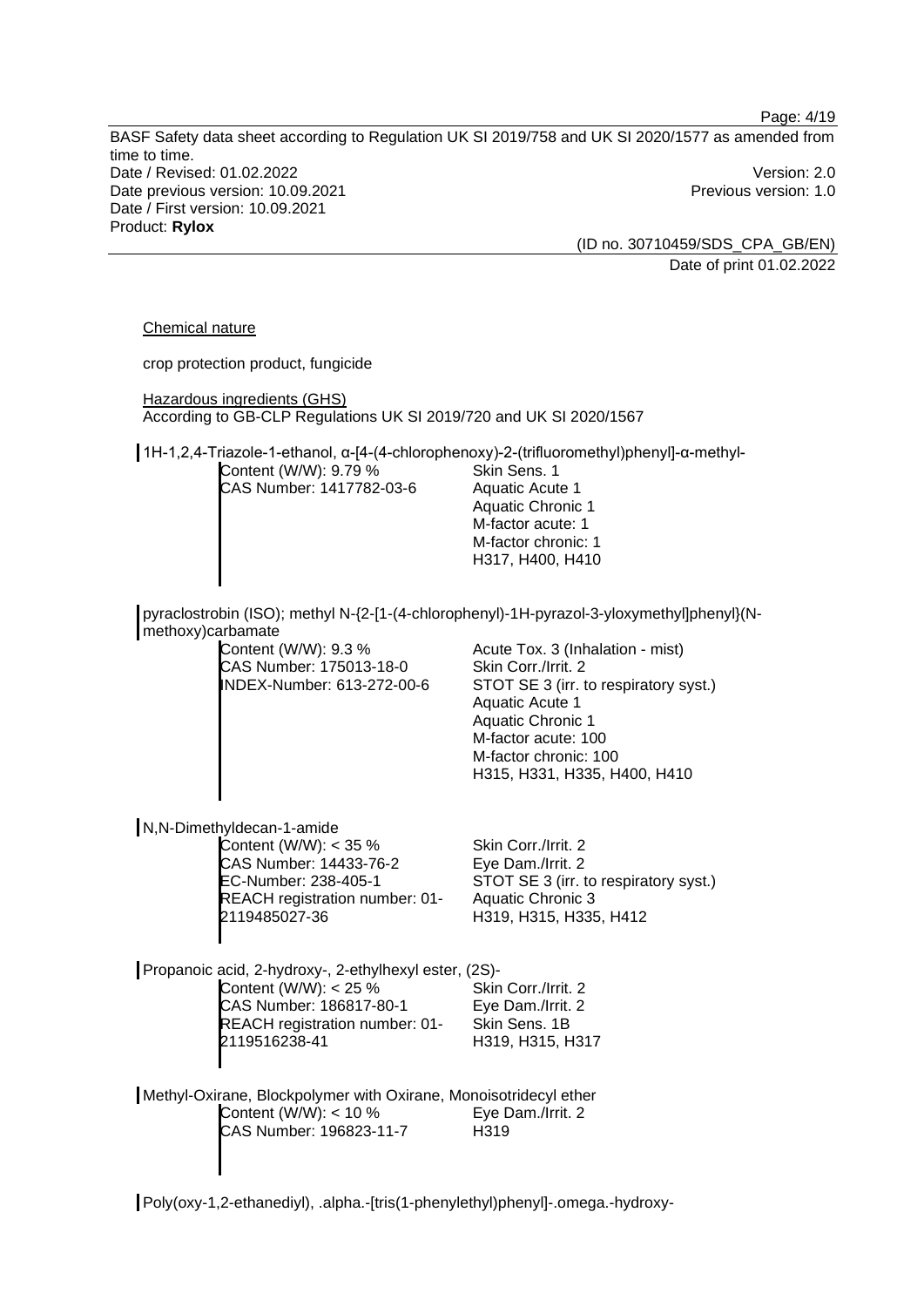BASF Safety data sheet according to Regulation UK SI 2019/758 and UK SI 2020/1577 as amended from time to time. Date / Revised: 01.02.2022 Version: 2.0 Date previous version: 10.09.2021 **Date previous version: 1.0** Date / First version: 10.09.2021 Product: **Rylox** 

> (ID no. 30710459/SDS\_CPA\_GB/EN) Date of print 01.02.2022

Page: 5/19

Content  $(W/W)$ : < 5 % CAS Number: 99734-09-5 Aquatic Chronic 3 H412

2-Pyrrolidone

Content (W/W): < 0.5 % CAS Number: 616-45-5 EC-Number: 210-483-1 REACH registration number: 01- 2119475471-37

Eye Dam./Irrit. 2 Repr. 1B (unborn child) H319, H360D

Specific concentration limit: Repr. 1B, unborn child: 3 %

For the classifications not written out in full in this section, including the hazard classes and the hazard statements, the full text is listed in section 16.

# **SECTION 4: First-Aid Measures**

#### **4.1. Description of first aid measures**

Show container, label and/or safety data sheet to physician.

First aid personnel should pay attention to their own safety. If the patient is likely to become unconscious, place and transport in stable sideways position (recovery position). Immediately remove contaminated clothing.

If inhaled:

Keep patient calm, remove to fresh air, seek medical attention. Immediately administer a corticosteroid from a controlled/metered dose inhaler.

On skin contact: Immediately wash thoroughly with plenty of water, apply sterile dressings, consult a skin specialist.

On contact with eyes:

Immediately wash affected eyes for at least 15 minutes under running water with eyelids held open, consult an eye specialist.

#### On ingestion:

Immediately rinse mouth and then drink 200-300 ml of water, seek medical attention.

#### **4.2. Most important symptoms and effects, both acute and delayed**

Symptoms: Information, i.e. additional information on symptoms and effects may be included in the GHS labeling phrases available in Section 2 and in the Toxicological assessments available in Section 11., (Further) symptoms and / or effects are not known so far

**4.3. Indication of any immediate medical attention and special treatment needed** 

Treatment: Treat according to symptoms (decontamination, vital functions), no known specific antidote.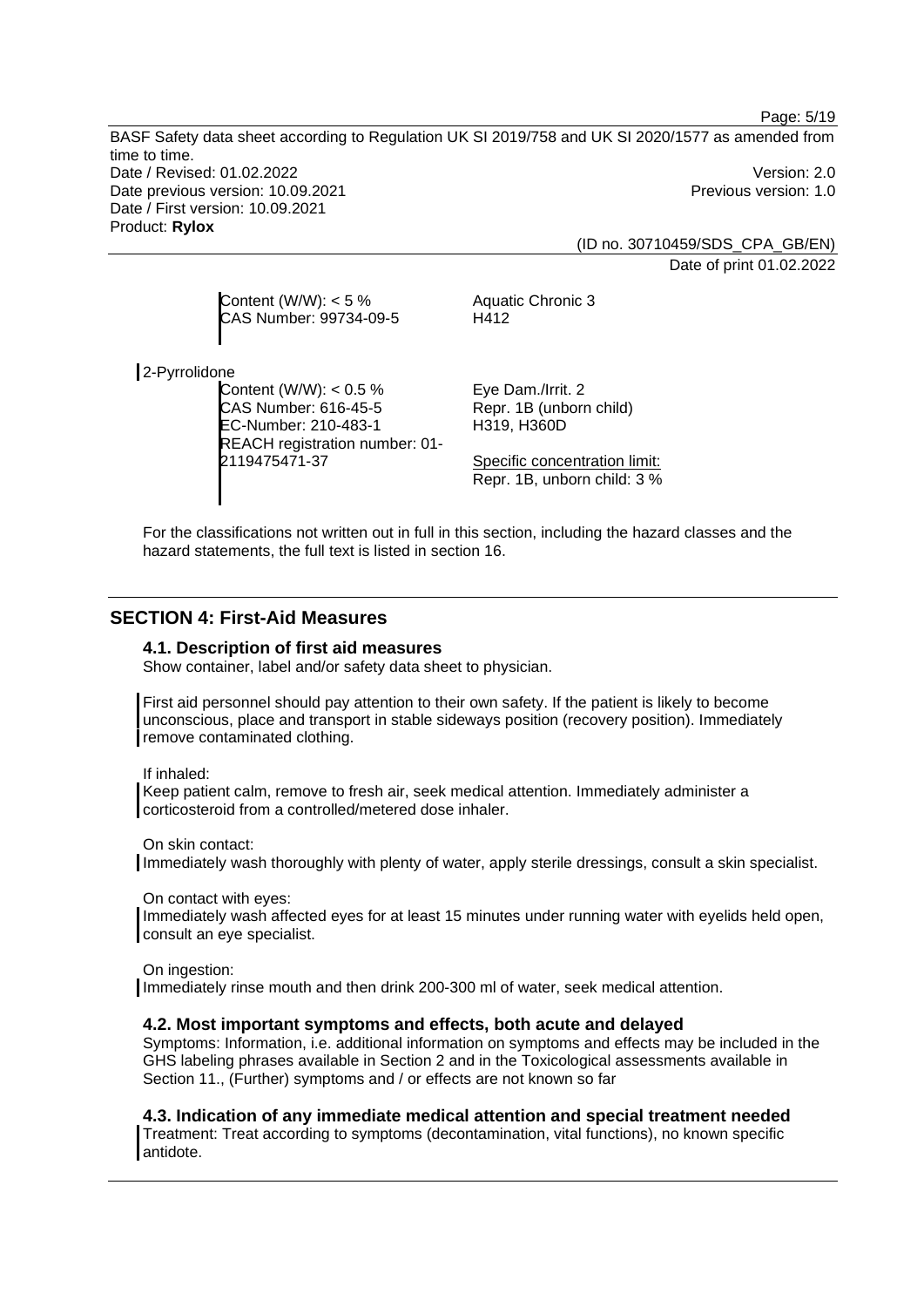Page: 6/19

BASF Safety data sheet according to Regulation UK SI 2019/758 and UK SI 2020/1577 as amended from time to time. Date / Revised: 01.02.2022 Version: 2.0 Date previous version: 10.09.2021 **Date previous version: 1.0** Date / First version: 10.09.2021 Product: **Rylox** 

(ID no. 30710459/SDS\_CPA\_GB/EN) Date of print 01.02.2022

# **SECTION 5: Fire-Fighting Measures**

## **5.1. Extinguishing media**

Suitable extinguishing media: water spray, dry powder, foam, carbon dioxide

## **5.2. Special hazards arising from the substance or mixture**

Endangering substances: carbon monoxide, Carbon dioxide, hydrogen chloride, hydrogen fluoride, nitrogen oxides, sulfur oxides, halogenated compounds Advice: The substances/groups of substances mentioned can be released in case of fire.

## **5.3. Advice for fire-fighters**

Special protective equipment:

Wear self-contained breathing apparatus and chemical-protective clothing.

## Further information:

Keep containers cool by spraying with water if exposed to fire. In case of fire and/or explosion do not breathe fumes. Collect contaminated extinguishing water separately, do not allow to reach sewage or effluent systems. Dispose of fire debris and contaminated extinguishing water in accordance with official regulations.

# **SECTION 6: Accidental Release Measures**

## **6.1. Personal precautions, protective equipment and emergency procedures**

Do not breathe vapour/spray. Use personal protective clothing. Avoid contact with the skin, eyes and clothing.

## **6.2. Environmental precautions**

Do not discharge into the subsoil/soil. Do not discharge into drains/surface waters/groundwater.

Do not allow contamination of public drains or surface or ground waters. Inform local water plc if spillage enters drains and the Environment Agency (England & Wales), the Scottish Environmental Protection Agency (Scotland), or the Environment and Heritage Service (Northern Ireland) if it enters surface or ground waters. Keep people and animals away.

## **6.3. Methods and material for containment and cleaning up**

For small amounts: Pick up with suitable absorbent material (e.g. sand, sawdust, general-purpose binder, kieselguhr).

For large amounts: Dike spillage. Pump off product.

Dispose of absorbed material in accordance with regulations. Collect waste in suitable containers, which can be labeled and sealed. Clean contaminated floors and objects thoroughly with water and detergents, observing environmental regulations. Wear suitable protective equipment.

## **6.4. Reference to other sections**

Information regarding exposure controls/personal protection and disposal considerations can be found in section 8 and 13.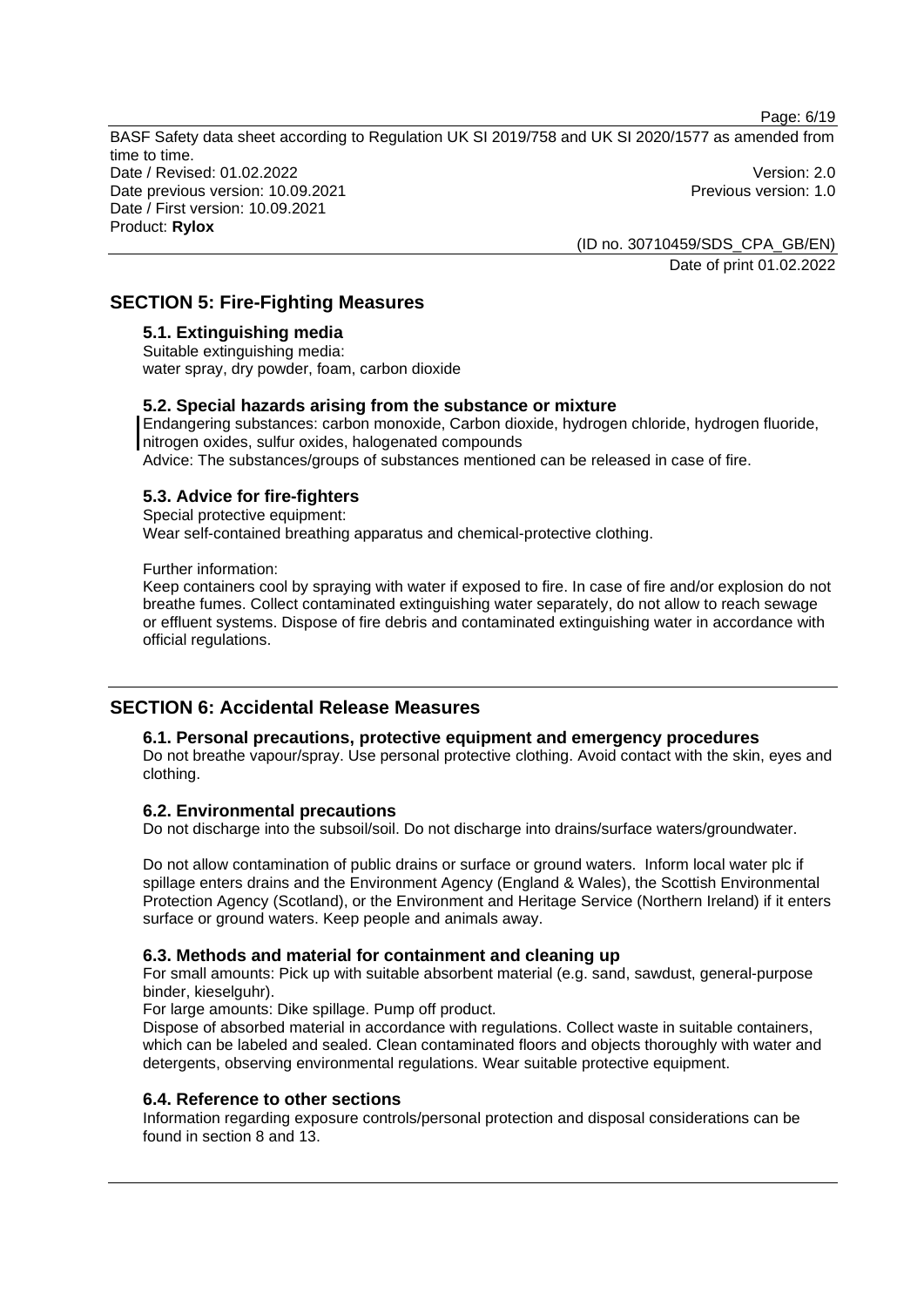Page: 7/19

BASF Safety data sheet according to Regulation UK SI 2019/758 and UK SI 2020/1577 as amended from time to time. Date / Revised: 01.02.2022 Version: 2.0 Date previous version: 10.09.2021 **Date previous version: 1.0** Date / First version: 10.09.2021 Product: **Rylox** 

> (ID no. 30710459/SDS\_CPA\_GB/EN) Date of print 01.02.2022

# **SECTION 7: Handling and Storage**

#### **7.1. Precautions for safe handling**

No special measures necessary if stored and handled correctly. Ensure thorough ventilation of stores and work areas. When using do not eat, drink or smoke. Hands and/or face should be washed before breaks and at the end of the shift.

Protection against fire and explosion:

Vapours may form ignitable mixture with air. Prevent electrostatic charge - sources of ignition should be kept well clear - fire extinguishers should be kept handy.

## **7.2. Conditions for safe storage, including any incompatibilities**

Segregate from foods and animal feeds. Further information on storage conditions: Keep away from heat. Protect from direct sunlight.

Protect from temperatures below: -5 °C

Changes in the properties of the product may occur if substance/product is stored below indicated temperature for extended periods of time.

Protect from temperatures above: 40 °C

Changes in the properties of the product may occur if substance/product is stored above indicated temperature for extended periods of time.

#### **7.3. Specific end use(s)**

For the relevant identified use(s) listed in Section 1 the advice mentioned in this section 7 is to be observed.

# **SECTION 8: Exposure Controls/Personal Protection**

## **8.1. Control parameters**

Components with occupational exposure limits

No substance specific occupational exposure limits known.

Refer to the current edition of HSE Guidance Note EH40 Occupational Exposure Limits (United Kingdom). For normal use and handling refer to the product label/leaflet.

## **8.2. Exposure controls**

Personal protective equipment

Respiratory protection:

Suitable respiratory protection for lower concentrations or short-term effect: Combination filter for gases/vapours of organic, inorganic, acid inorganic, alkaline compounds and toxic particles (e. g. EN 14387 Type ABEK-P3)

#### Hand protection:

Suitable chemical resistant safety gloves (EN ISO 374-1) also with prolonged, direct contact (Recommended: Protective index 6, corresponding > 480 minutes of permeation time according to EN ISO 374-1): E.g. nitrile rubber (0.4 mm), chloroprene rubber (0.5 mm), butyl rubber (0.7 mm) etc.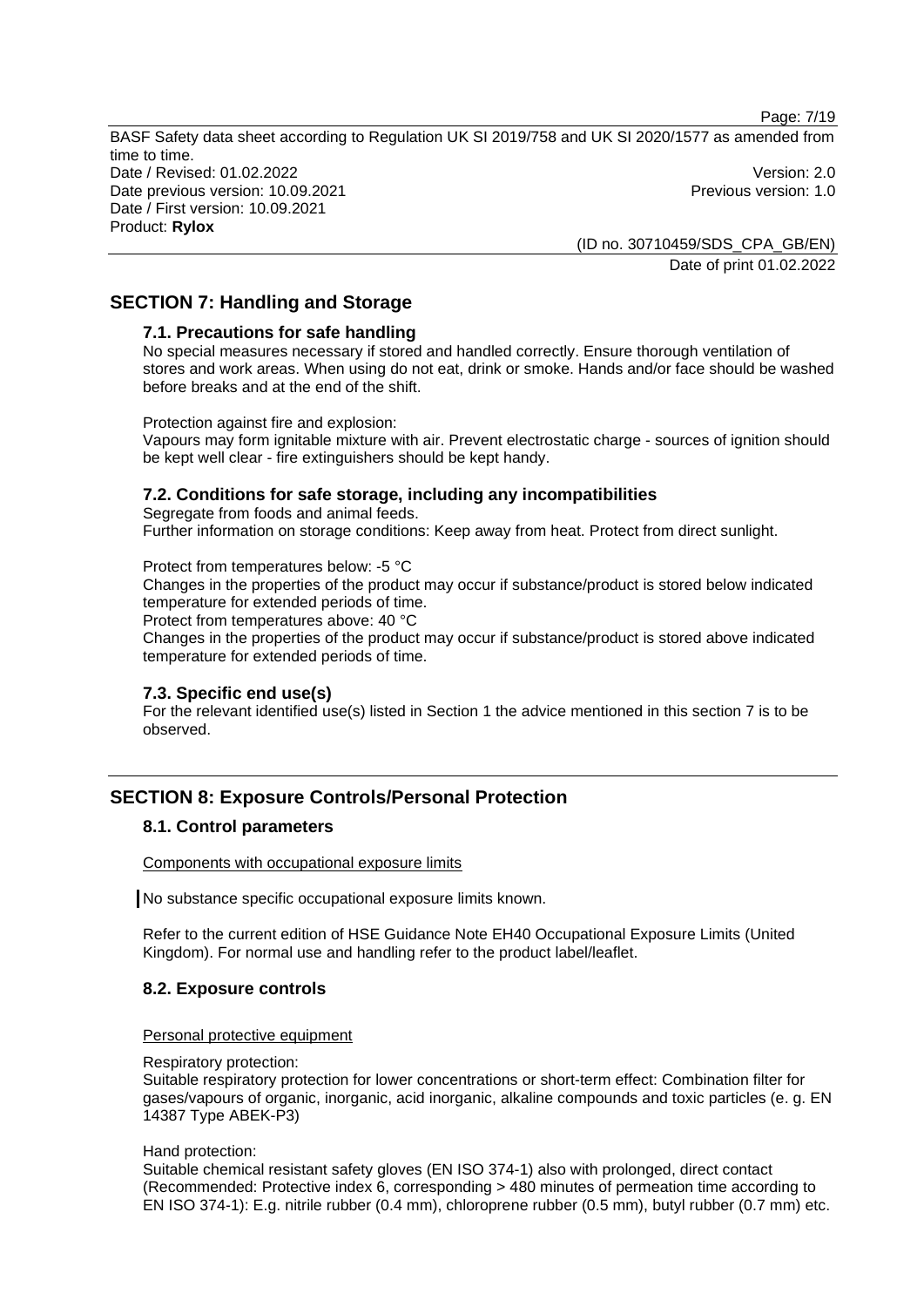Page: 8/19

BASF Safety data sheet according to Regulation UK SI 2019/758 and UK SI 2020/1577 as amended from time to time. Date / Revised: 01.02.2022 Version: 2.0 Date previous version: 10.09.2021 **Previous version: 1.0** Previous version: 1.0 Date / First version: 10.09.2021 Product: **Rylox** 

(ID no. 30710459/SDS\_CPA\_GB/EN) Date of print 01.02.2022

Eye protection: Tightly fitting safety goggles (splash goggles) (e.g. EN 166)

Body protection:

Body protection must be chosen depending on activity and possible exposure, e.g. apron, protecting boots, chemical-protection suit (according to EN 14605 in case of splashes or EN ISO 13982 in case of dust).

General safety and hygiene measures

The statements on personal protective equipment in the instructions for use apply when handling crop-protection agents in final-consumer packing. Wearing of closed work clothing is recommended. Store work clothing separately. Keep away from food, drink and animal feeding stuffs.

# **SECTION 9: Physical and Chemical Properties**

#### **9.1. Information on basic physical and chemical properties**

| Form:<br>Colour:<br>Odour:              | liquid<br>yellow<br>faint odour, fish-like                                                                                                                                                                            |                                    |
|-----------------------------------------|-----------------------------------------------------------------------------------------------------------------------------------------------------------------------------------------------------------------------|------------------------------------|
| Odour threshold:                        |                                                                                                                                                                                                                       |                                    |
|                                         | Not determined since harmful by<br>inhalation.                                                                                                                                                                        |                                    |
| pH value:                               | approx. $5 - 7$<br>(CIPAC standard water D, 1 %(m),<br>24 °C                                                                                                                                                          | (pH Meter)                         |
| Freezing point:<br>Boiling point:       | $<$ -20 $^{\circ}$ C                                                                                                                                                                                                  |                                    |
|                                         | The product has not been tested.                                                                                                                                                                                      |                                    |
| Flash point:<br>Evaporation rate:       | approx. 135 °C                                                                                                                                                                                                        |                                    |
|                                         | not applicable                                                                                                                                                                                                        |                                    |
| Flammability:<br>Lower explosion limit: | not applicable                                                                                                                                                                                                        |                                    |
|                                         | As a result of our experience with this<br>product and our knowledge of its<br>composition we do not expect any<br>hazard as long as the product is used<br>appropriately and in accordance with<br>the intended use. |                                    |
| Upper explosion limit:                  |                                                                                                                                                                                                                       |                                    |
|                                         | As a result of our experience with this<br>product and our knowledge of its<br>composition we do not expect any<br>hazard as long as the product is used<br>appropriately and in accordance with<br>the intended use. |                                    |
| Ignition temperature:                   | 260 °C                                                                                                                                                                                                                | (Regulation 440/2008/EC,<br>(A.15) |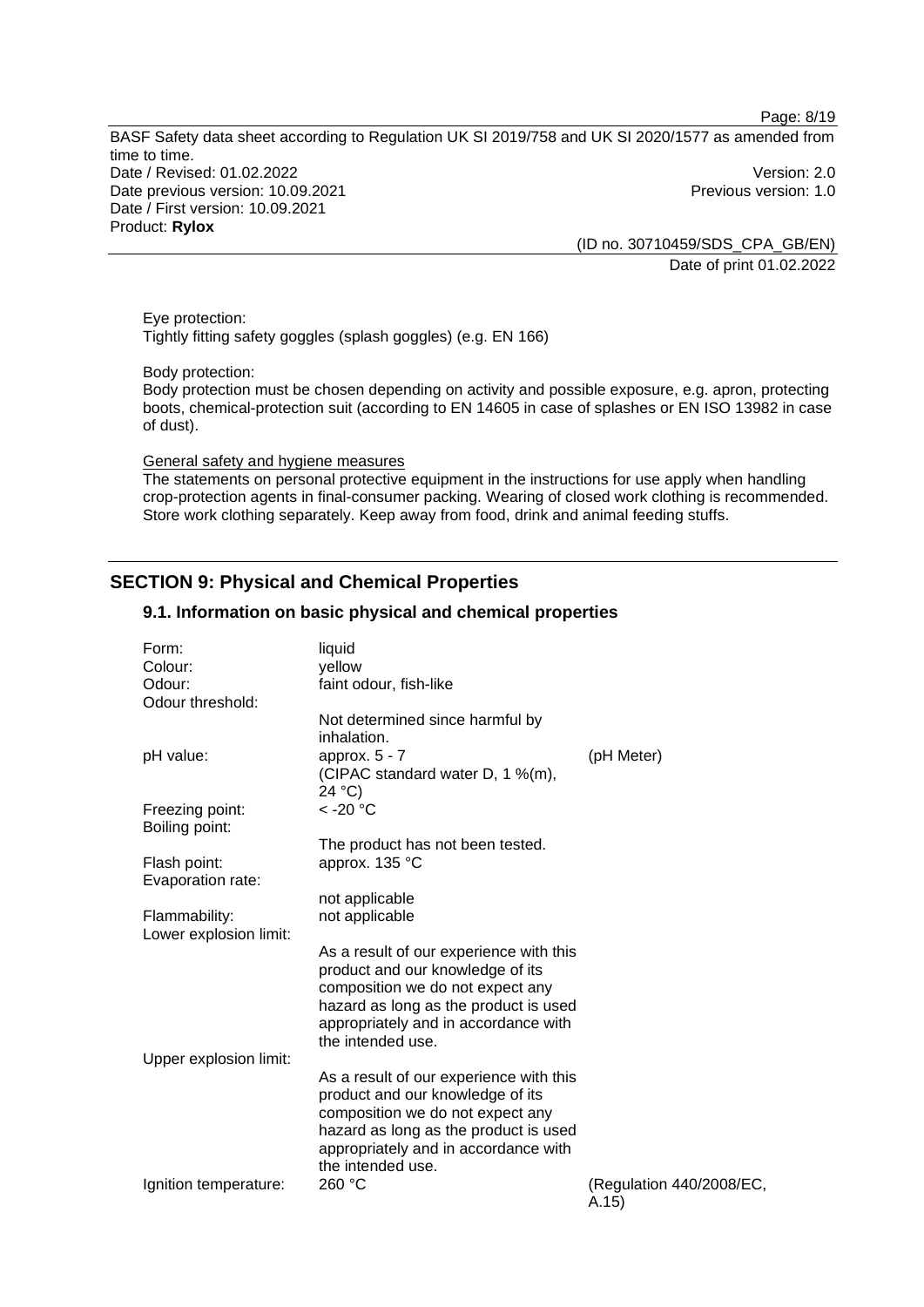BASF Safety data sheet according to Regulation UK SI 2019/758 and UK SI 2020/1577 as amended from time to time. Date / Revised: 01.02.2022 Version: 2.0 Date previous version: 10.09.2021 **Previous version: 1.0** Previous version: 1.0 Date / First version: 10.09.2021 Product: **Rylox**  (ID no. 30710459/SDS\_CPA\_GB/EN)

Date of print 01.02.2022

Page: 9/19

|                                                     | approx. 0.0011 hPa                                                     | (OECD Guideline 104)              |  |  |
|-----------------------------------------------------|------------------------------------------------------------------------|-----------------------------------|--|--|
| Vapour pressure:                                    | (25 °C)                                                                |                                   |  |  |
|                                                     | The statements are based on the                                        |                                   |  |  |
|                                                     | properties of the individual                                           |                                   |  |  |
|                                                     | components.                                                            |                                   |  |  |
| Density:                                            | approx. $1.02$ g/cm3                                                   | (OECD Guideline 109)              |  |  |
|                                                     | (20 °C)                                                                |                                   |  |  |
| Relative vapour density (air):                      |                                                                        |                                   |  |  |
|                                                     | not applicable                                                         |                                   |  |  |
| Solubility in water:                                | emulsifiable                                                           |                                   |  |  |
|                                                     | (20 °C)                                                                |                                   |  |  |
| Partitioning coefficient n-octanol/water (log Kow): |                                                                        |                                   |  |  |
|                                                     | not applicable                                                         |                                   |  |  |
|                                                     | Thermal decomposition: 180 °C, 35 kJ/kg, (DSC (OECD 113))              |                                   |  |  |
|                                                     | (onset temperature)                                                    |                                   |  |  |
|                                                     | Not a substance liable to self-decomposition according to UN transport |                                   |  |  |
|                                                     | regulations, class 4.1.                                                |                                   |  |  |
| Viscosity, dynamic:                                 | approx. 145 mPa.s                                                      | (OECD 114)                        |  |  |
|                                                     | (20 °C)                                                                |                                   |  |  |
| Explosion hazard:                                   | not explosive                                                          | (Directive 84/449/EEC, A.14)      |  |  |
| Fire promoting properties:                          | not fire-propagating                                                   | (Regulation 440/2008/EC,<br>A.21) |  |  |

## **9.2. Other information**

Other Information:

The product has not been tested. The statement has been derived from substances/products of a similar structure or composition.

# **SECTION 10: Stability and Reactivity**

#### **10.1. Reactivity**

No hazardous reactions if stored and handled as prescribed/indicated.

#### **10.2. Chemical stability**

The product is stable if stored and handled as prescribed/indicated.

#### **10.3. Possibility of hazardous reactions**

No hazardous reactions if stored and handled as prescribed/indicated.

#### **10.4. Conditions to avoid**

See SDS section 7 - Handling and storage.

#### **10.5. Incompatible materials**

Substances to avoid: strong acids, strong bases, strong oxidizing agents

## **10.6. Hazardous decomposition products**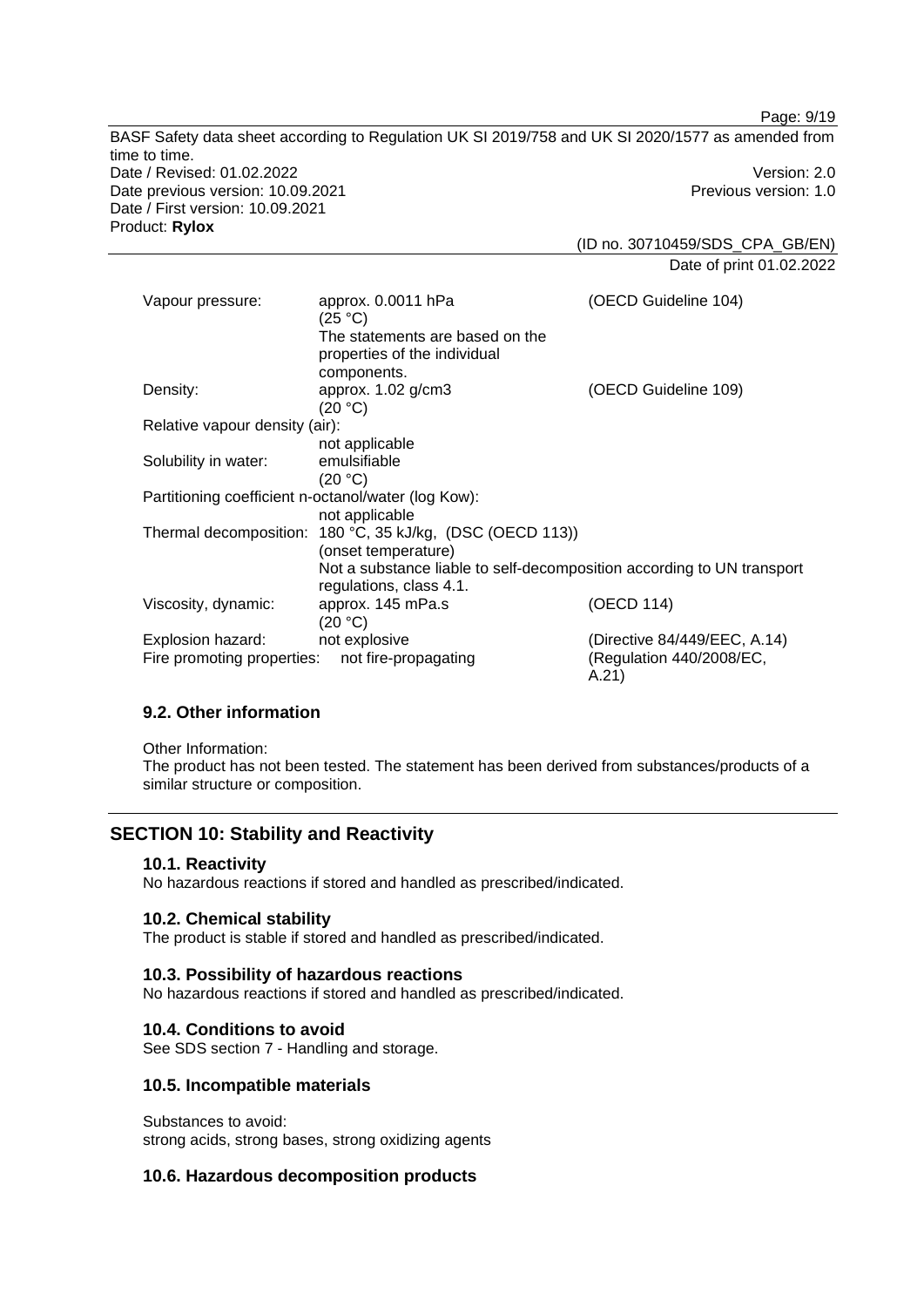Page: 10/19 BASF Safety data sheet according to Regulation UK SI 2019/758 and UK SI 2020/1577 as amended from time to time. Date / Revised: 01.02.2022 Version: 2.0 Date previous version: 10.09.2021 **Date previous version: 1.0** Date / First version: 10.09.2021 Product: **Rylox** 

> (ID no. 30710459/SDS\_CPA\_GB/EN) Date of print 01.02.2022

Hazardous decomposition products: No hazardous decomposition products if stored and handled as prescribed/indicated.

## **SECTION 11: Toxicological Information**

#### **11.1. Information on toxicological effects**

#### Acute toxicity

Assessment of acute toxicity:

Of moderate toxicity after single ingestion. Of moderate toxicity after short-term inhalation. Virtually nontoxic after a single skin contact. The product has not been tested. The statement has been derived from substances/products of a similar structure or composition.

Experimental/calculated data: LD50 rat (oral): > 300 - < 2,000 mg/kg (OECD Guideline 423)

LC50 rat (by inhalation): 2.002 mg/l 4 h (OECD Guideline 403) An aerosol with respirable particles was tested.

LD50 rat (dermal): > 5,000 mg/kg (OECD Guideline 402) No mortality was observed.

#### Irritation

Assessment of irritating effects:

Skin contact causes irritation. May cause severe damage to the eyes. The product has not been tested. The statement has been derived from substances/products of a similar structure or composition.

Experimental/calculated data: Skin corrosion/irritation rabbit: Irritant. (OECD Guideline 404)

Serious eye damage/irritation rabbit: Risk of serious damage to eyes. (OECD Guideline 405)

#### Respiratory/Skin sensitization

Assessment of sensitization:

Sensitization after skin contact possible. The product has not been tested. The statement has been derived from the properties of the individual components.

*Information on: 1H-1,2,4-Triazole-1-ethanol, α-[4-(4-chlorophenoxy)-2-(trifluoromethyl)phenyl]-αmethyl-Experimental/calculated data: Guinea pig maximization test guinea pig: skin sensitizing (OECD Guideline 406)* ----------------------------------

#### Germ cell mutagenicity

Assessment of mutagenicity: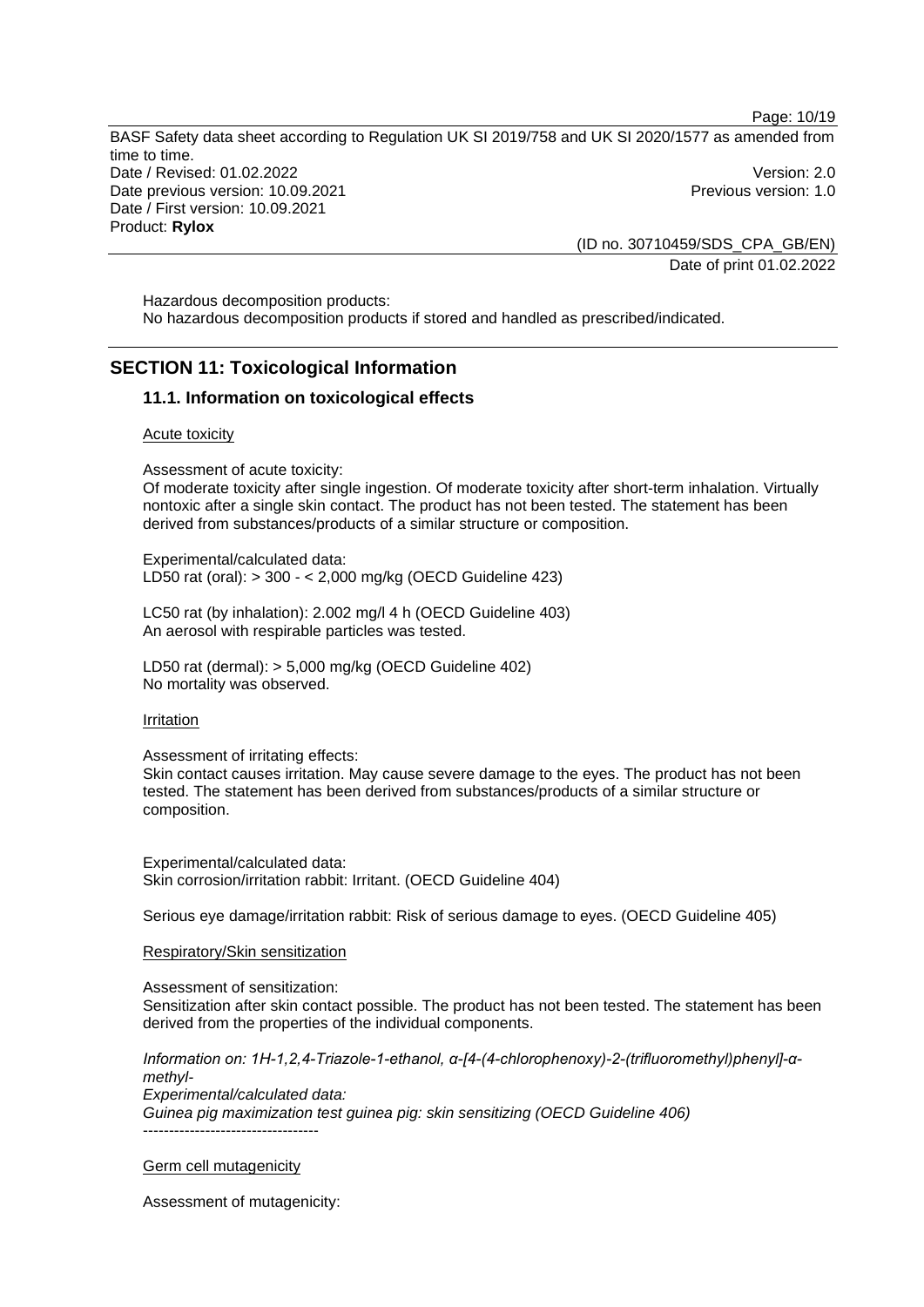Page: 11/19

BASF Safety data sheet according to Regulation UK SI 2019/758 and UK SI 2020/1577 as amended from time to time. Date / Revised: 01.02.2022 Version: 2.0 Date previous version: 10.09.2021 **Date previous version: 1.0** Date / First version: 10.09.2021 Product: **Rylox** 

(ID no. 30710459/SDS\_CPA\_GB/EN) Date of print 01.02.2022

Mutagenicity tests revealed no genotoxic potential. The product has not been tested. The statement has been derived from the properties of the individual components. ----------------------------------

#### **Carcinogenicity**

Assessment of carcinogenicity:

The results of various animal studies gave no indication of a carcinogenic effect. The product has not been tested. The statement has been derived from the properties of the individual components.

#### Reproductive toxicity

Assessment of reproduction toxicity:

The results of animal studies gave no indication of a fertility impairing effect. The product has not been tested. The statement has been derived from the properties of the individual components.

#### Developmental toxicity

Assessment of teratogenicity:

The product has not been tested. The statement has been derived from the properties of the individual components.

*Information on: 2-Pyrrolidone Assessment of teratogenicity: Causes developmental effects in animals at high, maternally toxic doses.* 

#### *Information on: N,N-Dimethyldecan-1-amide*

*Assessment of teratogenicity:* 

*The substance did not cause malformations in animal studies; however, toxicity to development was observed at high doses that were toxic to the parental animals. The product has not been tested. The statement has been derived from substances/products of a similar structure or composition.*   $-$ 

Specific target organ toxicity (single exposure)

Assessment of STOT single: Causes temporary irritation of the respiratory tract.

Remarks: The product has not been tested. The statement has been derived from the properties of the individual components.

Repeated dose toxicity and Specific target organ toxicity (repeated exposure)

Assessment of repeated dose toxicity: The product has not been tested. The statement has been derived from the properties of the individual components.

*Information on: 1H-1,2,4-Triazole-1-ethanol, α-[4-(4-chlorophenoxy)-2-(trifluoromethyl)phenyl]-αmethyl-*

*Assessment of repeated dose toxicity: Repeated oral exposure to large quantities may affect certain organs. Liver*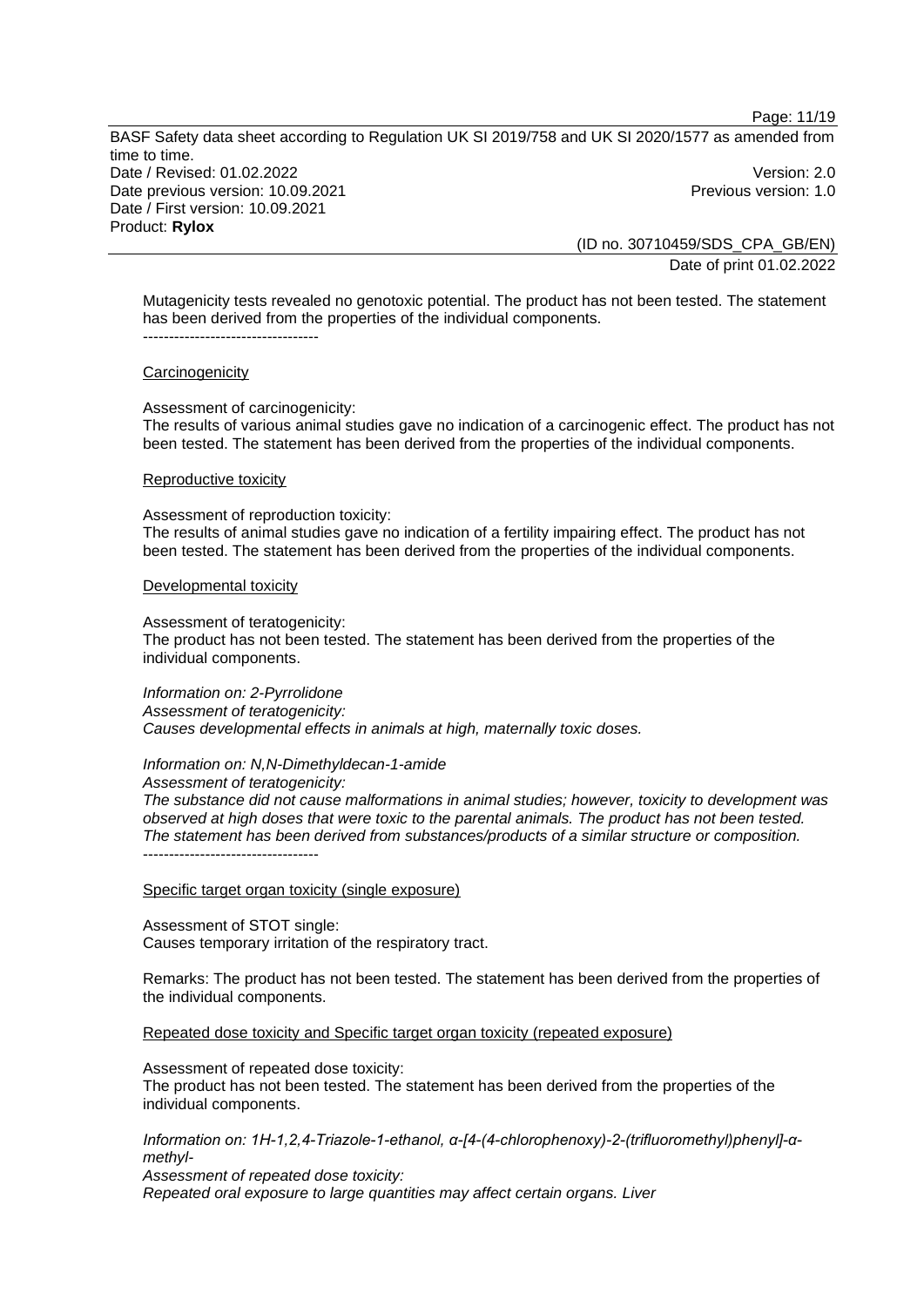Page: 12/19

BASF Safety data sheet according to Regulation UK SI 2019/758 and UK SI 2020/1577 as amended from time to time. Date / Revised: 01.02.2022 Version: 2.0 Date previous version: 10.09.2021 **Date previous version: 1.0** Date / First version: 10.09.2021 Product: **Rylox** 

(ID no. 30710459/SDS\_CPA\_GB/EN) Date of print 01.02.2022

*Information on: pyraclostrobin (ISO); methyl N-{2-[1-(4-chlorophenyl)-1H-pyrazol-3 yloxymethyl]phenyl}(N-methoxy)carbamate Assessment of repeated dose toxicity: After repeated exposure the prominent effect is local irritation. The substance may cause damage to the olfactory epithelium after repeated inhalation.* 

*Information on: N,N-Dimethyldecan-1-amide Assessment of repeated dose toxicity: The product has not been tested. The statement has been derived from substances/products of a similar structure or composition. After repeated exposure the prominent effect is local irritation.* 

*Information on: Propanoic acid, 2-hydroxy-, 2-ethylhexyl ester, (2S)- Assessment of repeated dose toxicity: After repeated exposure the prominent effect is local irritation.* 

*Information on: 2-Pyrrolidone Assessment of repeated dose toxicity: The substance may cause damage to the kidney after repeated ingestion of high doses, as shown in animal studies.* 

----------------------------------

Aspiration hazard

No aspiration hazard expected. The product has not been tested. The statement has been derived from the properties of the individual components.

Other relevant toxicity information

Misuse can be harmful to health.

# **SECTION 12: Ecological Information**

#### **12.1. Toxicity**

Assessment of aquatic toxicity: Very toxic to aquatic life with long lasting effects. The product has not been tested. The statement has been derived from substances/products of a similar structure or composition.

Toxicity to fish: LC50 (96 h) 0.123 mg/l, Oncorhynchus mykiss (OECD 203; ISO 7346; 84/449/EEC, C.1)

Aquatic invertebrates: EC50 (48 h) 0.238 mg/l, Daphnia magna (OECD Guideline 202, part 1)

Aquatic plants: EC50 (72 h) 4.76 mg/l (growth rate), Pseudokirchneriella subcapitata (OECD Guideline 201)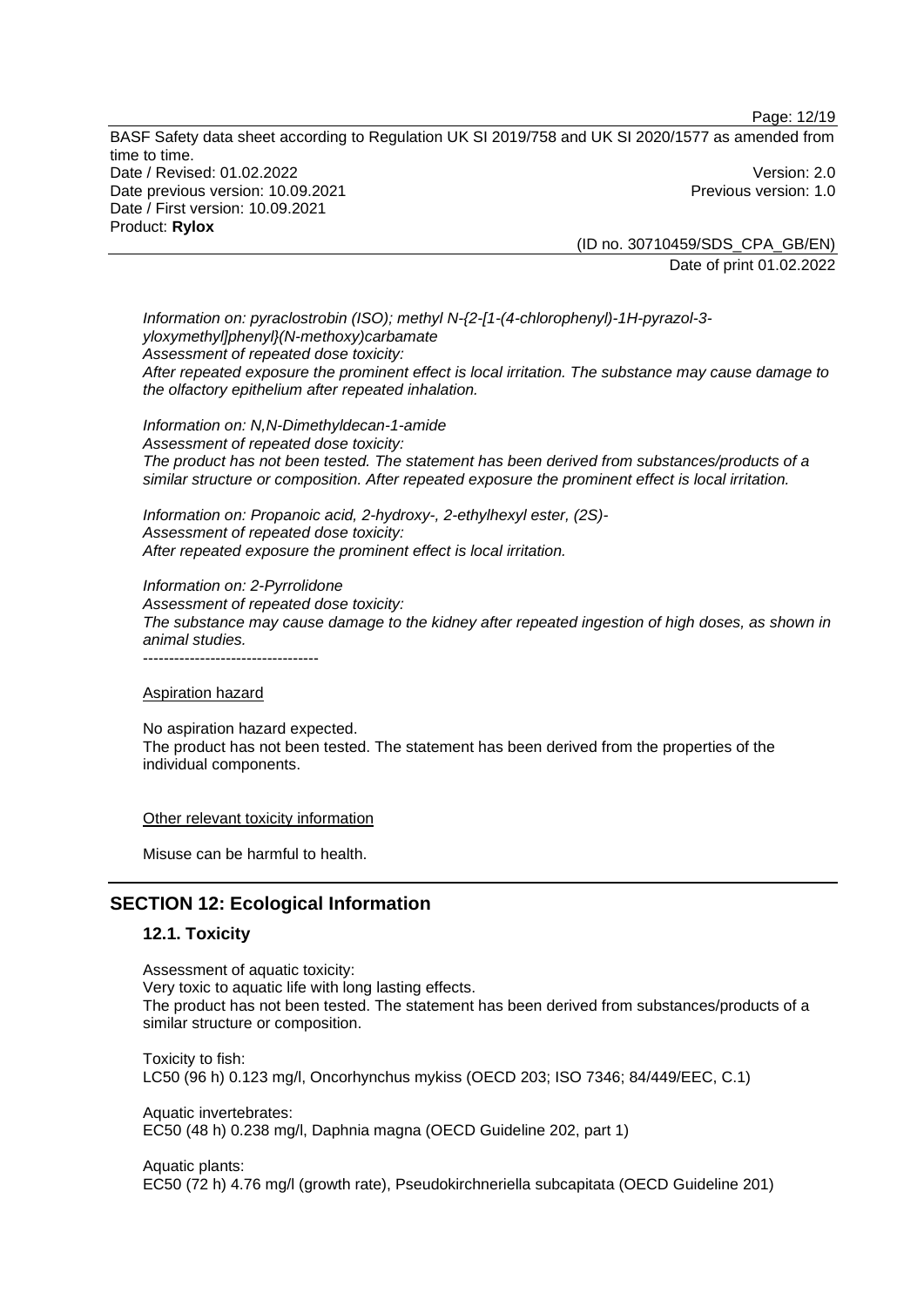BASF Safety data sheet according to Regulation UK SI 2019/758 and UK SI 2020/1577 as amended from time to time. Date / Revised: 01.02.2022 Version: 2.0 Date previous version: 10.09.2021 **Date previous version: 1.0** Date / First version: 10.09.2021 Product: **Rylox** 

(ID no. 30710459/SDS\_CPA\_GB/EN) Date of print 01.02.2022

Page: 13/19

EC10 (72 h) 2.12 mg/l (growth rate), Pseudokirchneriella subcapitata (OECD Guideline 201)

*Information on: 1H-1,2,4-Triazole-1-ethanol, α-[4-(4-chlorophenoxy)-2-(trifluoromethyl)phenyl]-αmethyl-Chronic toxicity to fish: (36 d) 0.027 mg/l, Brachydanio rerio* 

*Information on: pyraclostrobin (ISO); methyl N-{2-[1-(4-chlorophenyl)-1H-pyrazol-3 yloxymethyl]phenyl}(N-methoxy)carbamate Chronic toxicity to fish: No observed effect concentration (98 d) approx. 0.00235 mg/l, Oncorhynchus mykiss (OECD Guideline 210, Flow through.)*  ----------------------------------

*Information on: 1H-1,2,4-Triazole-1-ethanol, α-[4-(4-chlorophenoxy)-2-(trifluoromethyl)phenyl]-αmethyl-Chronic toxicity to aquatic invertebrates: No observed effect concentration (21 d) 0.01 mg/l, Daphnia magna* 

*Information on: pyraclostrobin (ISO); methyl N-{2-[1-(4-chlorophenyl)-1H-pyrazol-3 yloxymethyl]phenyl}(N-methoxy)carbamate Chronic toxicity to aquatic invertebrates: No observed effect concentration (21 d) 0.004 mg/l, Daphnia magna (OECD Guideline 202, part 2, semistatic) The details of the toxic effect relate to the nominal concentration.* 

*No observed effect concentration (28 d) 0.00128 mg/l, Mysidopsis bahia (OPP 72-4 (EPA-Guideline), Flow through.) The statement of the toxic effect relates to the analytically determined concentration.*  ----------------------------------

## **12.2. Persistence and degradability**

Assessment biodegradation and elimination (H2O): The product has not been tested. The statement has been derived from the properties of the individual components.

*Information on: 1H-1,2,4-Triazole-1-ethanol, α-[4-(4-chlorophenoxy)-2-(trifluoromethyl)phenyl]-αmethyl-Assessment biodegradation and elimination (H2O): Not readily biodegradable (by OECD criteria).* 

*Information on: pyraclostrobin (ISO); methyl N-{2-[1-(4-chlorophenyl)-1H-pyrazol-3 yloxymethyl]phenyl}(N-methoxy)carbamate Assessment biodegradation and elimination (H2O): Not readily biodegradable (by OECD criteria).*  ----------------------------------

## **12.3. Bioaccumulative potential**

Assessment bioaccumulation potential: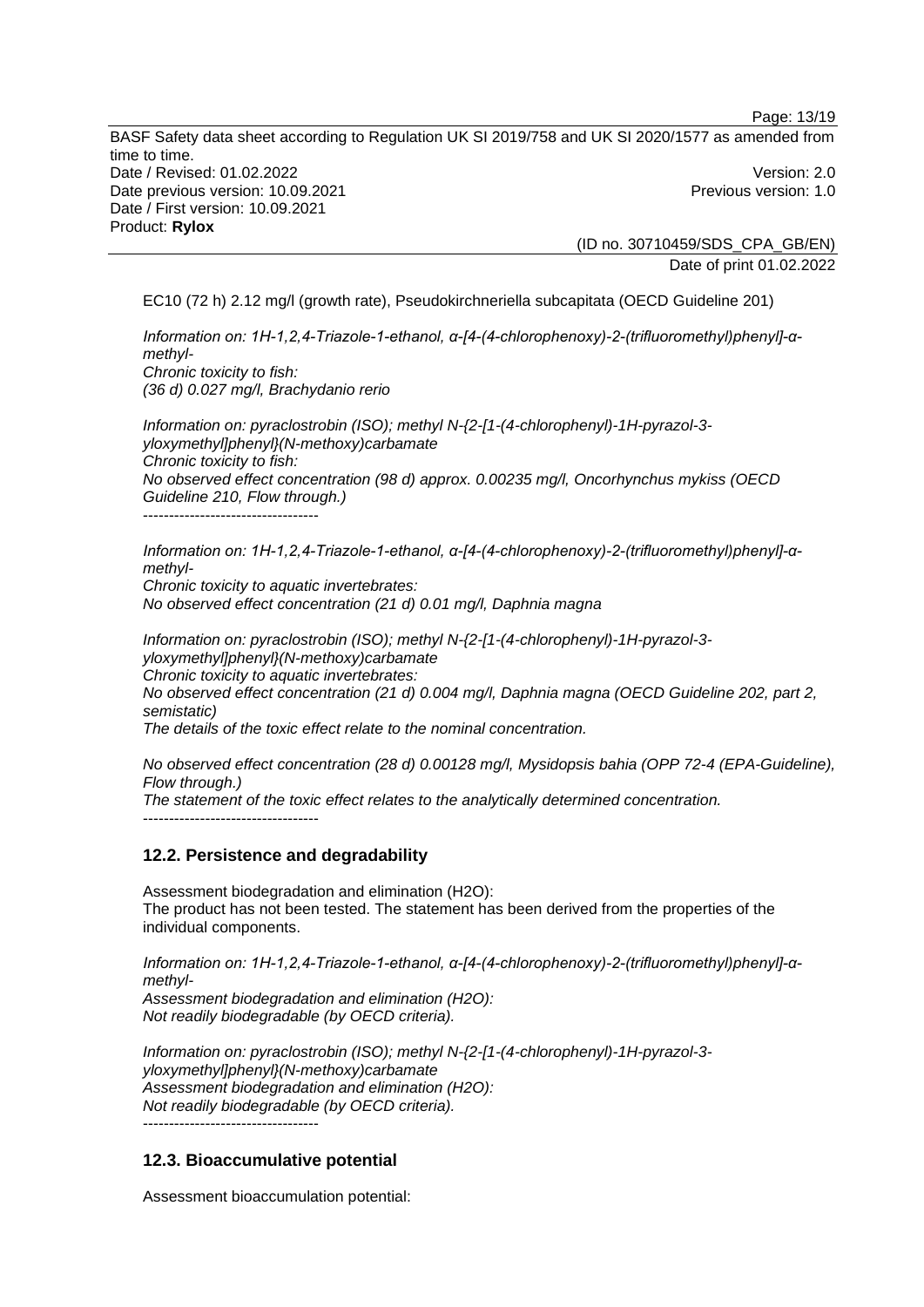BASF Safety data sheet according to Regulation UK SI 2019/758 and UK SI 2020/1577 as amended from time to time. Date / Revised: 01.02.2022 Version: 2.0 Date previous version: 10.09.2021 **Date previous version: 1.0** Date / First version: 10.09.2021 Product: **Rylox** 

(ID no. 30710459/SDS\_CPA\_GB/EN) Date of print 01.02.2022

Page: 14/19

The product has not been tested. The statement has been derived from the properties of the individual components.

*Information on: 1H-1,2,4-Triazole-1-ethanol, α-[4-(4-chlorophenoxy)-2-(trifluoromethyl)phenyl]-αmethyl-Bioaccumulation potential:* 

*Bioconcentration factor (BCF): 385 Does not accumulate in organisms.* 

*Information on: pyraclostrobin (ISO); methyl N-{2-[1-(4-chlorophenyl)-1H-pyrazol-3 yloxymethyl]phenyl}(N-methoxy)carbamate Bioaccumulation potential:* 

*Bioconcentration factor (BCF): 379 - 507, Oncorhynchus mykiss (OECD-Guideline 305) Accumulation in organisms is not to be expected.*  ----------------------------------

# **12.4. Mobility in soil**

Assessment transport between environmental compartments: Adsorption in soil: The product has not been tested. The statement has been derived from the properties of the individual components.

*Information on: 1H-1,2,4-Triazole-1-ethanol, α-[4-(4-chlorophenoxy)-2-(trifluoromethyl)phenyl]-αmethyl-*

*Assessment transport between environmental compartments: Adsorption in soil: Following exposure to soil, adsorption to solid soil particles is probable, therefore contamination of groundwater is not expected.*

*Information on: pyraclostrobin (ISO); methyl N-{2-[1-(4-chlorophenyl)-1H-pyrazol-3 yloxymethyl]phenyl}(N-methoxy)carbamate Assessment transport between environmental compartments: Adsorption in soil: Following exposure to soil, adsorption to solid soil particles is probable, therefore contamination of groundwater is not expected.*

----------------------------------

#### **12.5. Results of PBT and vPvB assessment**

The product does not contain a substance fulfilling the PBT (persistent/bioaccumulative/toxic) criteria or the vPvB (very persistent/very bioaccumulative) criteria.

## **12.6. Other adverse effects**

The product does not contain substances that are listed in Regulation (EC) 1005/2009 on substances that deplete the ozone layer.

#### **12.7. Additional information**

Other ecotoxicological advice: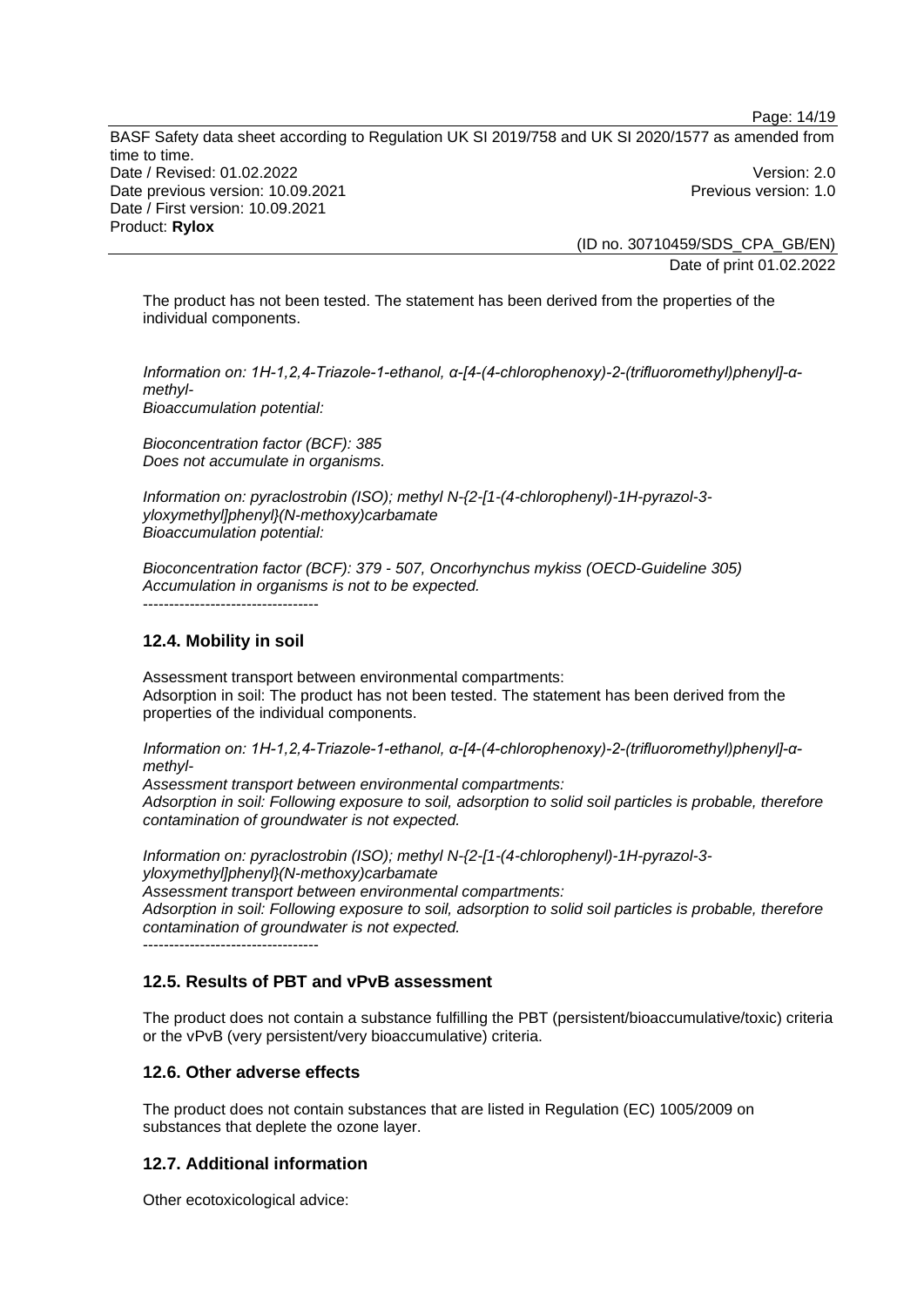BASF Safety data sheet according to Regulation UK SI 2019/758 and UK SI 2020/1577 as amended from time to time. Date / Revised: 01.02.2022 Version: 2.0 Date previous version: 10.09.2021 **Date previous version: 1.0** Date / First version: 10.09.2021 Product: **Rylox** 

> (ID no. 30710459/SDS\_CPA\_GB/EN) Date of print 01.02.2022

Page: 15/19

Do not discharge product into the environment without control.

# **SECTION 13: Disposal Considerations**

#### **13.1. Waste treatment methods**

Must be disposed of or incinerated in accordance with local regulations.

The UK Environmental Protection (Duty of Care) Regulations (EP) and amendments should be noted (United Kingdom).

This product and any uncleaned containers must be disposed of as hazardous waste in accordance with the 2005 Hazardous Waste Regulations and amendments (United Kingdom)

Contaminated packaging:

Contaminated packaging should be emptied as far as possible and disposed of in the same manner as the substance/product.

## **SECTION 14: Transport Information**

#### **Land transport**

#### ADR

| UN number or ID number:<br>UN proper shipping name:<br>Transport hazard class(es):<br>Packing group:<br>Environmental hazards:<br>Special precautions for<br>user: | <b>UN3082</b><br>ENVIRONMENTALLY HAZARDOUS SUBSTANCE, LIQUID,<br>N.O.S. (contains PYRACLOSTROBIN, TRIAZOLE DERIVATIVE)<br>9. EHSM<br>Ш<br>yes<br>None known |
|--------------------------------------------------------------------------------------------------------------------------------------------------------------------|-------------------------------------------------------------------------------------------------------------------------------------------------------------|
| <b>RID</b>                                                                                                                                                         |                                                                                                                                                             |
| UN number or ID number:<br>UN proper shipping name:                                                                                                                | UN3082<br>ENVIRONMENTALLY HAZARDOUS SUBSTANCE, LIQUID,<br>N.O.S. (contains PYRACLOSTROBIN, TRIAZOLE DERIVATIVE)                                             |
| Transport hazard class(es):<br>Packing group:<br>Environmental hazards:<br>Special precautions for<br>user:                                                        | 9, EHSM<br>Ш<br>ves<br>None known                                                                                                                           |

**Inland waterway transport**  ADN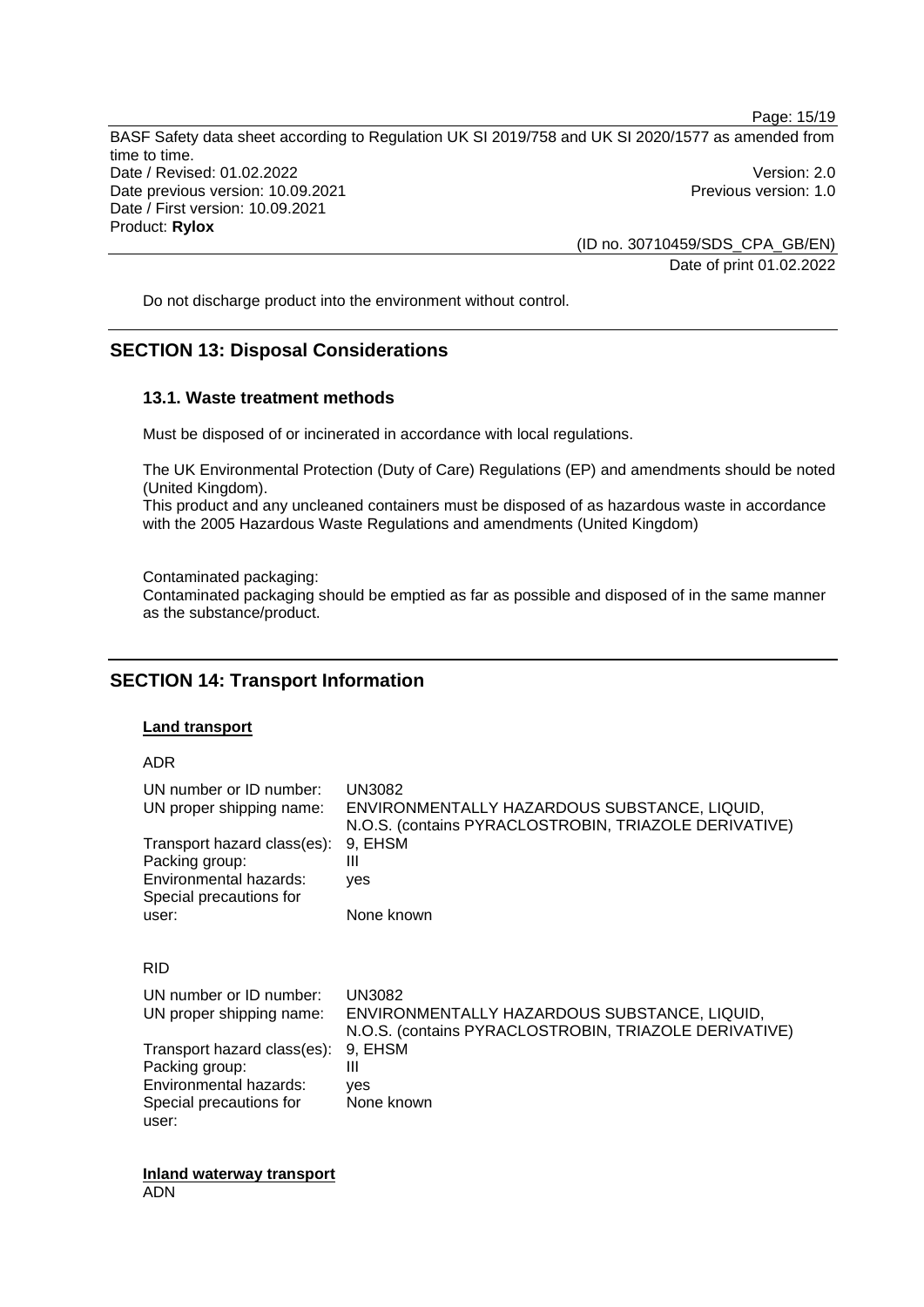Page: 16/19

BASF Safety data sheet according to Regulation UK SI 2019/758 and UK SI 2020/1577 as amended from time to time. Date / Revised: 01.02.2022 Version: 2.0 Date previous version: 10.09.2021 **Previous version: 1.0** Date / First version: 10.09.2021 Product: **Rylox** 

(ID no. 30710459/SDS\_CPA\_GB/EN) Date of print 01.02.2022

| UN number or ID number:             | UN3082                                                |
|-------------------------------------|-------------------------------------------------------|
| UN proper shipping name:            | ENVIRONMENTALLY HAZARDOUS SUBSTANCE, LIQUID,          |
|                                     | N.O.S. (contains PYRACLOSTROBIN, TRIAZOLE DERIVATIVE) |
| Transport hazard class(es): 9, EHSM |                                                       |
| Packing group:                      | Ш                                                     |
| Environmental hazards:              | ves                                                   |
| Special precautions for             | None known                                            |
| user:                               |                                                       |

Transport in inland waterway vessel Not evaluated

#### **Sea transport**

#### IMDG

| UN number or ID number:          | <b>UN 3082</b>                                        |
|----------------------------------|-------------------------------------------------------|
| UN proper shipping name:         | ENVIRONMENTALLY HAZARDOUS SUBSTANCE, LIQUID,          |
|                                  | N.O.S. (contains PYRACLOSTROBIN, TRIAZOLE DERIVATIVE) |
| Transport hazard class(es):      | 9. EHSM                                               |
| Packing group:                   | Ш                                                     |
| Environmental hazards:           | ves                                                   |
|                                  | Marine pollutant: YES                                 |
| Special precautions for<br>user: | None known                                            |

#### **Air transport**

## IATA/ICAO

| UN number or ID number:<br>UN proper shipping name: | UN 3082<br>ENVIRONMENTALLY HAZARDOUS SUBSTANCE, LIQUID,<br>N.O.S. (contains PYRACLOSTROBIN, TRIAZOLE DERIVATIVE) |
|-----------------------------------------------------|------------------------------------------------------------------------------------------------------------------|
| Transport hazard class(es):                         | 9. EHSM                                                                                                          |
| Packing group:                                      |                                                                                                                  |
| Environmental hazards:                              | ves                                                                                                              |
| Special precautions for                             | None known                                                                                                       |
| user:                                               |                                                                                                                  |

#### **14.1. UN number or ID number**

See corresponding entries for "UN number or ID number" for the respective regulations in the tables above.

## **14.2. UN proper shipping name**

See corresponding entries for "UN proper shipping name" for the respective regulations in the tables above.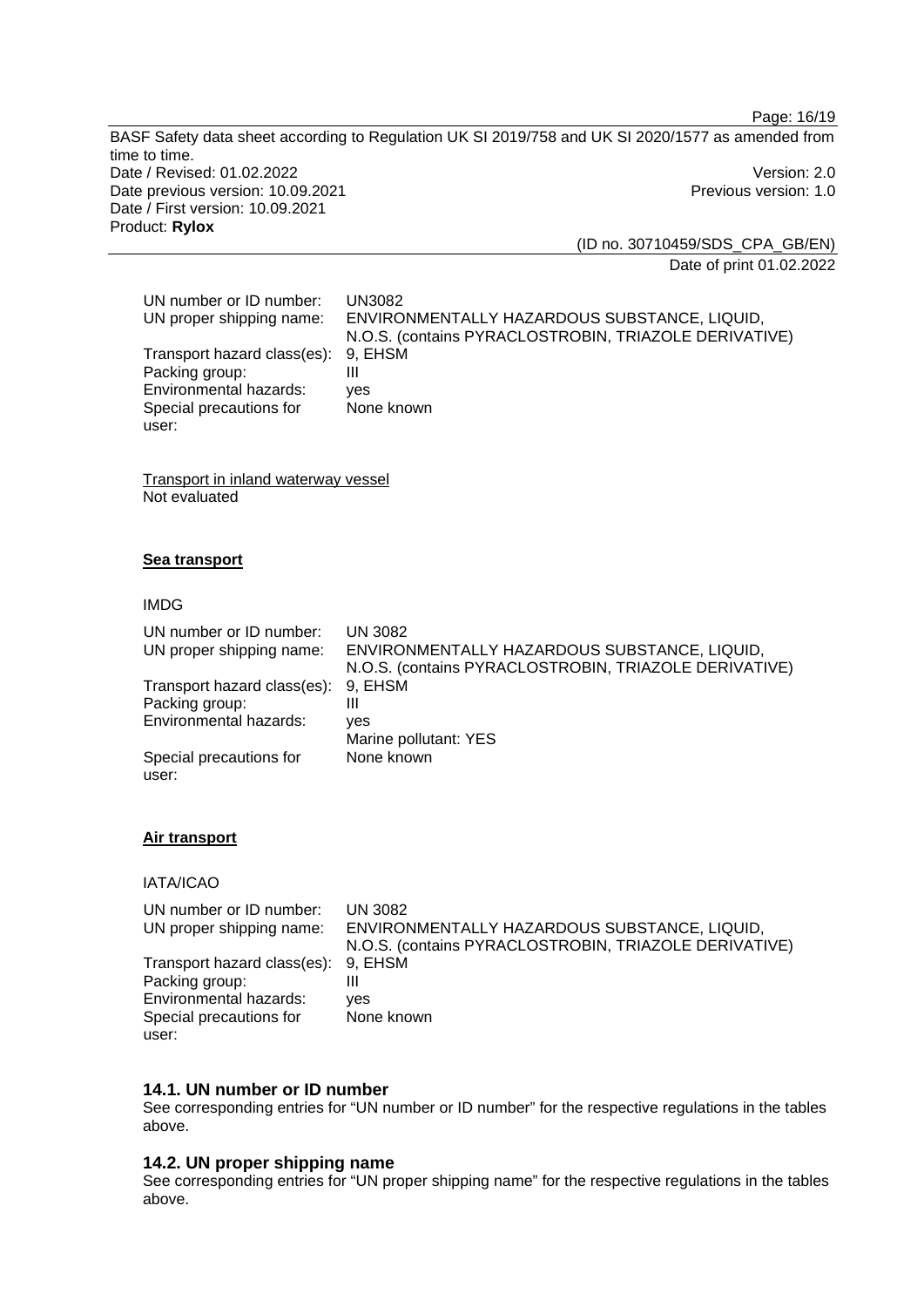Page: 17/19

BASF Safety data sheet according to Regulation UK SI 2019/758 and UK SI 2020/1577 as amended from time to time. Date / Revised: 01.02.2022 Version: 2.0 Date previous version: 10.09.2021 **Date previous version: 1.0** Date / First version: 10.09.2021 Product: **Rylox** 

(ID no. 30710459/SDS\_CPA\_GB/EN) Date of print 01.02.2022

## **14.3. Transport hazard class(es)**

See corresponding entries for "Transport hazard class(es)" for the respective regulations in the tables above.

## **14.4. Packing group**

See corresponding entries for "Packing group" for the respective regulations in the tables above.

#### **14.5. Environmental hazards**

See corresponding entries for "Environmental hazards" for the respective regulations in the tables above.

#### **14.6. Special precautions for user**

See corresponding entries for "Special precautions for user" for the respective regulations in the tables above.

#### **14.7. Maritime transport in bulk according to IMO instruments**

Maritime transport in bulk is not intended.

#### **Further information**

Product may be shipped as non-hazardous in suitable packages containing a net quantity of 5 L or less under the provisions of various regulatory agencies: ADR, RID, ADN: Special Provision 375; IMDG: 2.10.2.7; IATA: A197; TDG: Special Provision 99(2); 49CFR: §171.4 (c) (2) and also the Special Provision 375 in Appendix B which is regulated in China "Regulations Concerning Road Transportation of Dangerous Goods Part 3: Index of dangerous goods name and transportation requirements" (JT/T 617.3)

This product is subject to the most recent edition of "The Carriage of Dangerous Goods and Use of Transportable Pressure Equipment Regulations" and their amendments (United Kingdom).

# **SECTION 15: Regulatory Information**

## **15.1. Safety, health and environmental regulations/legislation specific for the substance or mixture**

#### Prohibitions, Restrictions and Authorizations

Annex XVII of Regulation (EC) No 1907/2006: Number on List: 3, 75

Restrictions of Regulation (EC) No 1907/2006, Annex XVII, do not apply for the intended use(s) of the product given in this SDS.

Directive 2012/18/EU - Control of Major Accident Hazards involving dangerous substances (EU): List entry in regulation: E1

EUH208: Contains a solution of a methacrylate-based polymer. May produce an allergic reaction.

This product is classified under the European CLP Regulation. (United Kingdom)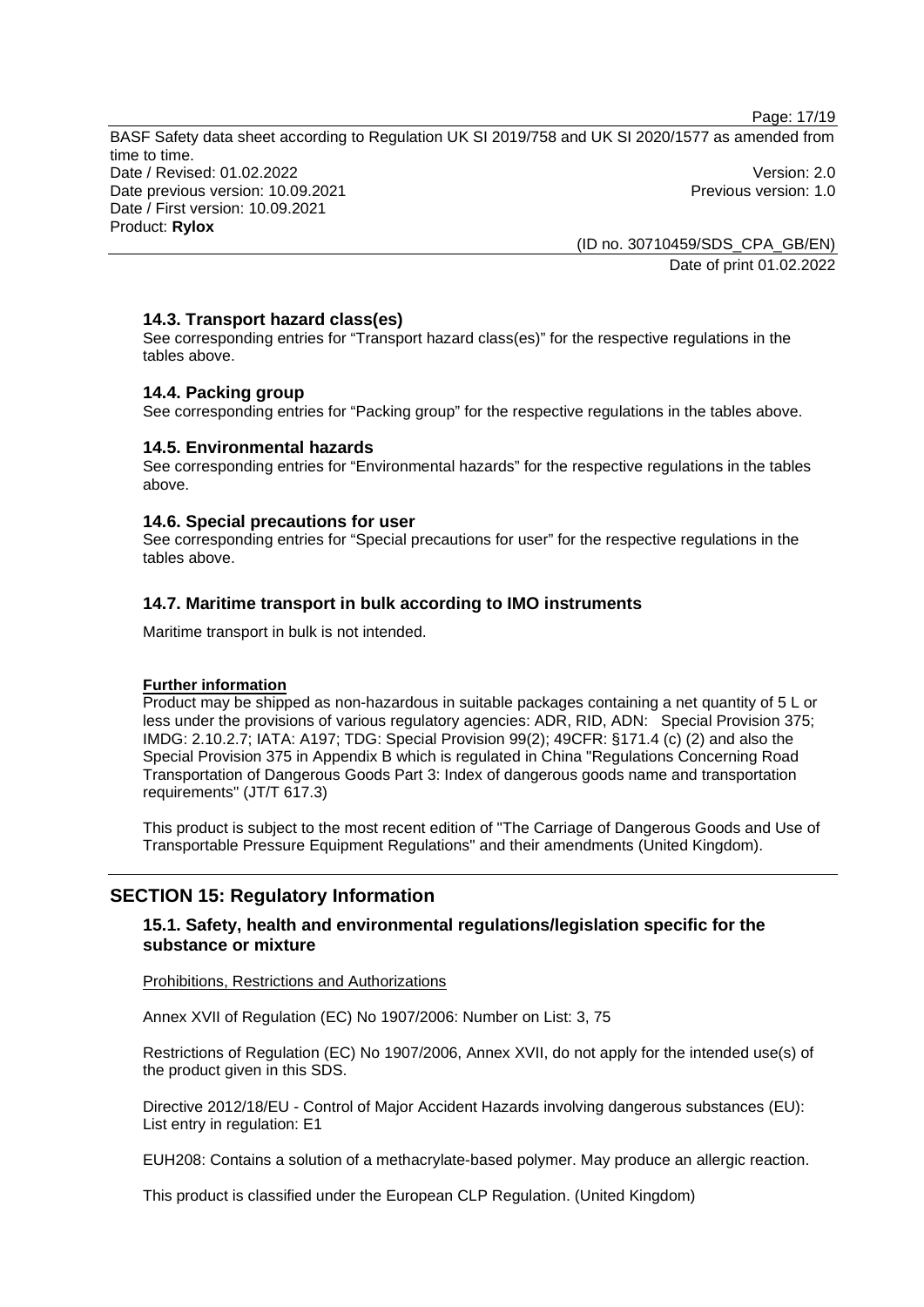Page: 18/19 BASF Safety data sheet according to Regulation UK SI 2019/758 and UK SI 2020/1577 as amended from Date / Revised: 01.02.2022 Version: 2.0

time to time. Date previous version: 10.09.2021 **Date previous version: 1.0** Date / First version: 10.09.2021 Product: **Rylox** 

(ID no. 30710459/SDS\_CPA\_GB/EN)

Date of print 01.02.2022

The data should be considered when making any assessment under the Control of Substances Hazardous to Health Regulations (COSHH), and related guidance, for example, 'COSHH Essentials' (United Kingdom).

This product may be subject to the Control of Major Accident Hazards Regulations (COMAH), and amendments if specific threshold tonnages are exceeded (United Kingdom).

#### **15.2. Chemical Safety Assessment**

Advice on product handling can be found in sections 7 and 8 of this safety data sheet.

## **SECTION 16: Other Information**

For proper and safe use of this product, please refer to the approval conditions laid down on the product label.

| Full text of the classifications, including the hazard classes and the hazard statements, if mentioned |  |  |  |
|--------------------------------------------------------------------------------------------------------|--|--|--|
| in section 2 or 3:                                                                                     |  |  |  |

| $\overline{a}$ is a coupling to the set of $\overline{b}$ . |                                                       |
|-------------------------------------------------------------|-------------------------------------------------------|
| Acute Tox.                                                  | Acute toxicity                                        |
| Skin Corr./Irrit.                                           | Skin corrosion/irritation                             |
| Skin Sens.                                                  | Skin sensitization                                    |
| Eye Dam./Irrit.                                             | Serious eye damage/eye irritation                     |
| STOT SE                                                     | Specific target organ toxicity - single exposure      |
| <b>Aquatic Chronic</b>                                      | Hazardous to the aquatic environment - chronic        |
| <b>Aquatic Acute</b>                                        | Hazardous to the aquatic environment - acute          |
| Repr.                                                       | Reproductive toxicity                                 |
| H302                                                        | Harmful if swallowed.                                 |
| H315                                                        | Causes skin irritation.                               |
| H317                                                        | May cause an allergic skin reaction.                  |
| H318                                                        | Causes serious eye damage.                            |
| H332                                                        | Harmful if inhaled.                                   |
| H <sub>335</sub>                                            | May cause respiratory irritation.                     |
| H410                                                        | Very toxic to aquatic life with long lasting effects. |
| H400                                                        | Very toxic to aquatic life.                           |
| H331                                                        | Toxic if inhaled.                                     |
| H319                                                        | Causes serious eye irritation.                        |
| H412                                                        | Harmful to aquatic life with long lasting effects.    |
| <b>H360D</b>                                                | May damage the unborn child.                          |

#### Abbreviations

ADR = The European Agreement concerning the International Carriage of Dangerous Goods by Road. ADN = The European Agreement concerning the International Carriage of Dangerous Goods by Inland waterways. ATE = Acute Toxicity Estimates. CAO = Cargo Aircraft Only. CAS = Chemical Abstract Service. CLP = Classification, Labelling and Packaging of substances and mixtures. DIN = German national organization for standardization. DNEL = Derived No Effect Level.  $EC50$  = Effective concentration median for 50% of the population.  $EC = European Community$ .  $EN = European StandardS$ . IARC = International Agency for Research on Cancer. IATA = International Air Transport Association. IBC-Code = Intermediate Bulk Container code. IMDG = International Maritime Dangerous Goods Code. ISO = International Organization for Standardization. STEL = Short-Term Exposure Limit. LC50 = Lethal concentration median for 50% of the population. LD50 = Lethal dose median for 50% of the population. TLV = Threshold Limit Value. MARPOL = The International Convention for the Prevention of Pollution